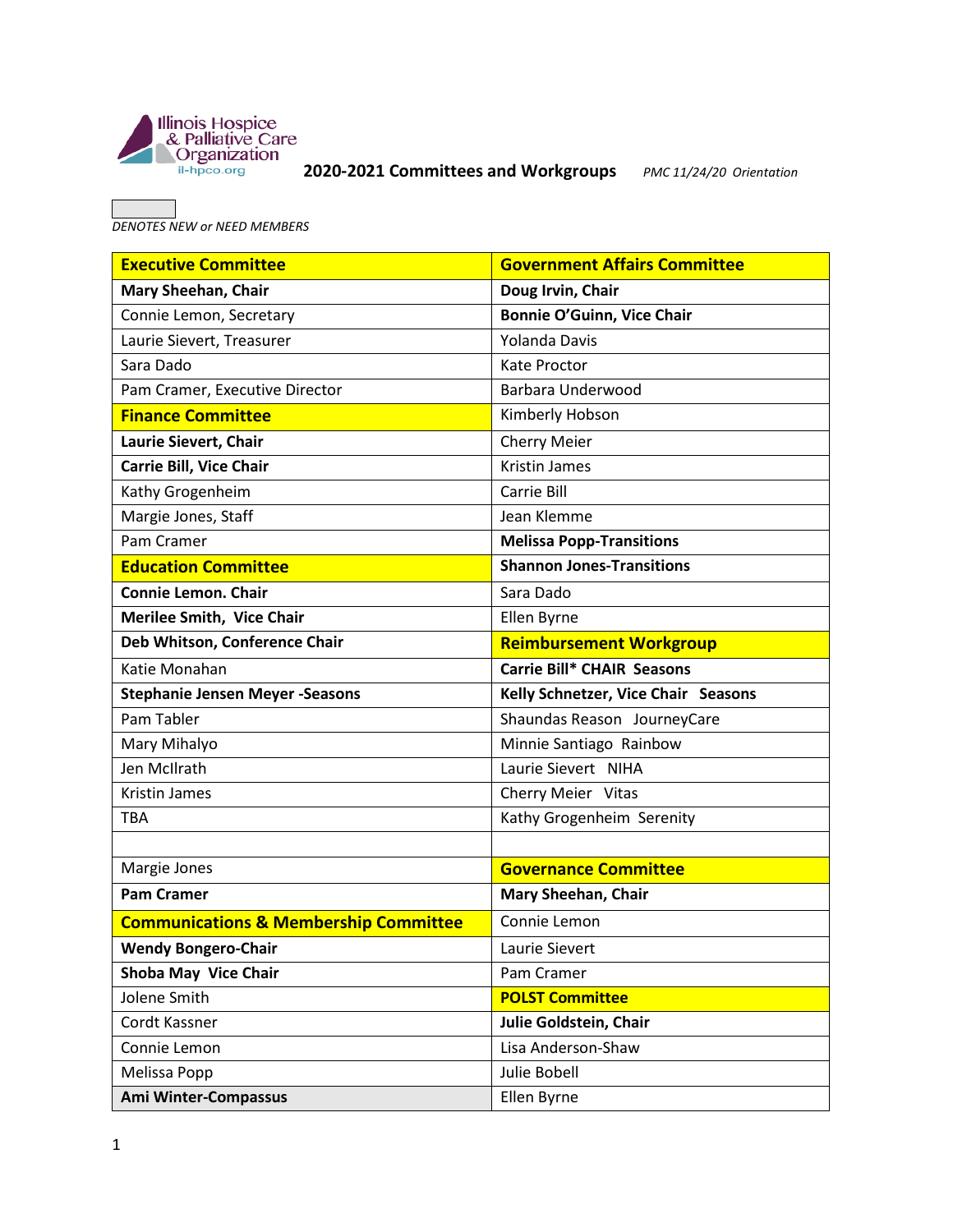| Minette Scott-Heartland Westmont | Janet Chaney         |
|----------------------------------|----------------------|
| Pam Cramer                       | <b>Nancy FLowers</b> |
|                                  | Paulu Hutchison      |
|                                  | Alicia Lehman        |
|                                  | Karen Nisley Long    |
|                                  | Nooshig Luz          |
|                                  | Brigitta Sujdak      |
|                                  | McKayla Weis         |

\*Non-Board Committee Member

| <b>Palliative Care Workgroup---Resurrected for</b> | <b>Veterans Workgroup-- NEW</b>    |
|----------------------------------------------------|------------------------------------|
| 2021                                               |                                    |
| Sara Dado, Co-Chair                                | Linda Rockwell-JourneyCare-CHAIR   |
|                                                    |                                    |
| <b>TBA</b>                                         | Kristin Kolwelter-Joliet           |
| <b>TBA</b>                                         | Katie Canada-UpliftedCare          |
| <b>TBA</b>                                         | Andy Balafas-Vitas                 |
| <b>TBA</b>                                         | Janine Idstein-Heartland-Rockford  |
| Ellen Byrne                                        | Jonathan Hessinger-Edward Hines VA |
| <b>Elimination Pass-Through Workgroup</b>          | Margie Jones-Project Manager       |
| <b>Ellen Byrne-Chair</b>                           | Pam Cramer                         |
| <b>Jim Dale-Transitions</b>                        |                                    |
| Sara Dado-Joliet                                   |                                    |
| Doug Irvin-Vitas                                   |                                    |
| Jen Milroy-Compassus                               |                                    |
| Laurie Sievert-NIHA                                |                                    |
| Carrie Bill-Seasons                                |                                    |
| Susan Enright-Providence Life Services             |                                    |
| Matt Hartman-IHCA                                  |                                    |
| Kirk Riva-Leading Age                              |                                    |
| Kim Palermo-IHCA                                   |                                    |